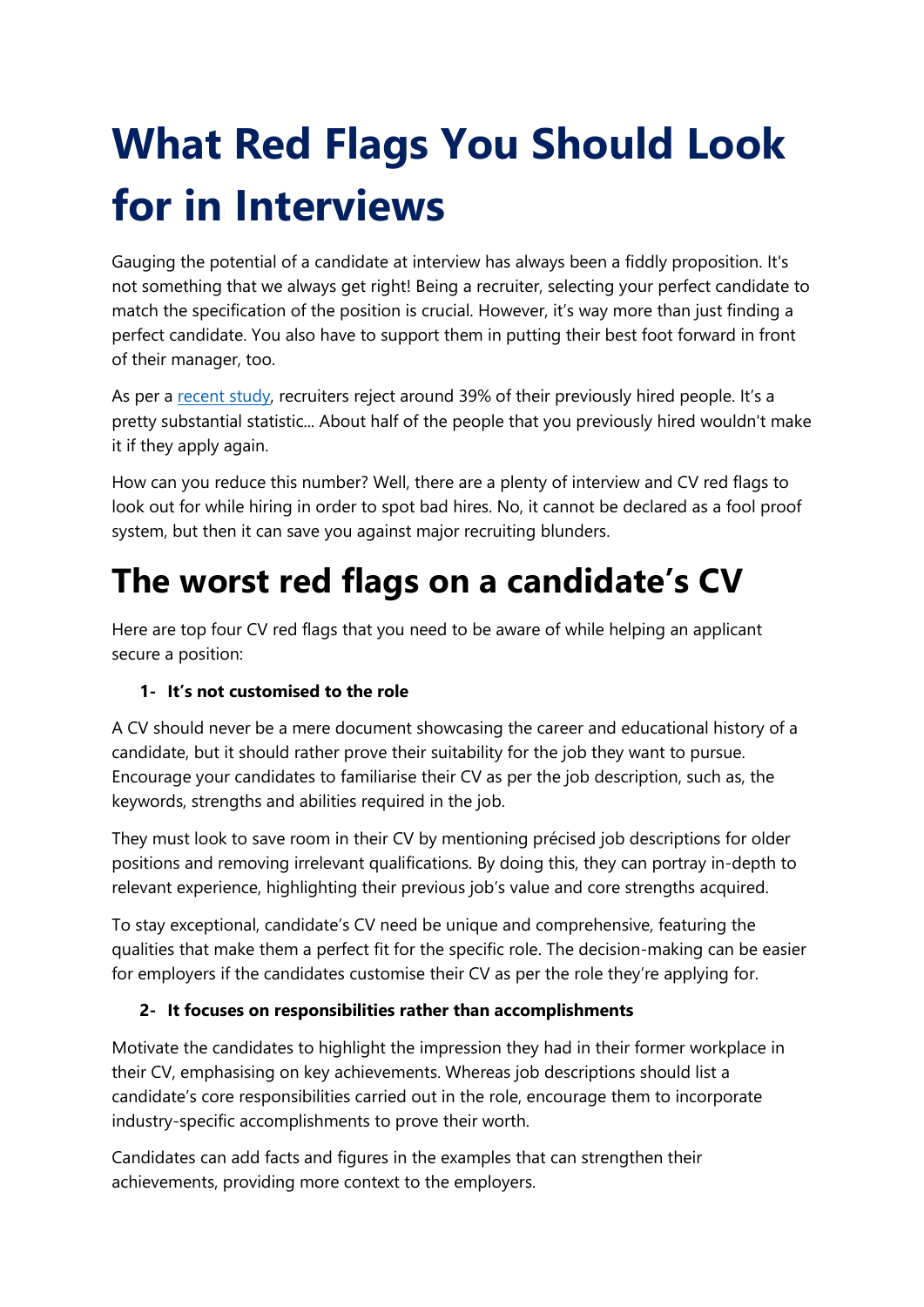For instance, if a candidate says that they attained 5 new clients in their first month, rather than just mentioning strong lead generation skills, it will stand out to the employers.

Merely documenting the duties of each position will make a CV boring. It will not accentuate the reasons of hiring a candidate. It doesn't end at the job descriptions, ensure that they're also adding achievements throughout the CV.

### **3- It's full of clichés statements**

Overused phrases in a CV would do nothing but take up the valuable space. Motive the candidates to be more expressive and give precise yet exceptional content rather than just mentioning that they "always give 100%." Or they are "a strong team player."

Cliché statements like these will make the employers easily forget a CV, whereas a tailored CV will make them curious to know more about the candidate.

Inform the candidates about the importance of complete details about the experience, explaining why they'll be an ideal candidate for the job.

### **4- Poor formatting**

CV structure is as important as the content of the CV. A clear CV with well-defined format allows the candidates to showcase the key information. Easy reading should be facilitated by the candidates by using bullet points, bold headers and distinctive sections.

An employers can simply navigate the experience and expertise of a candidate if a CV's structure is strong and easily readable. Whereas, a cluttered structure will distract their attention and they are likely to miss critical information.

The substantial elements of their experience should be incorporated at the top, tempting the employers to go further.

Eventually, a cluttered CV won't do justice to the skills and experience of the candidate, so it's crucial to adopt a structure featuring their relevancy.

### **Red flags to look for in an interview**

Here are some red flags to look out for in an interview

### **1- Bragging about other offers**

Ever interviewed a candidate who boasted about the offers they already have? Arrogance puts everyone off and will make the employer lose interest instantly.

In case you hire them, your hiring manager and you will always worry about retention. These are the candidates that have a tendency to always lookout for greener pastures!

### **2- Lack of passion and drive**

You are responsible to take up candidates that are excited about getting a job at your organisation. Let's agree, the element of motivation has a strong impact on growth and